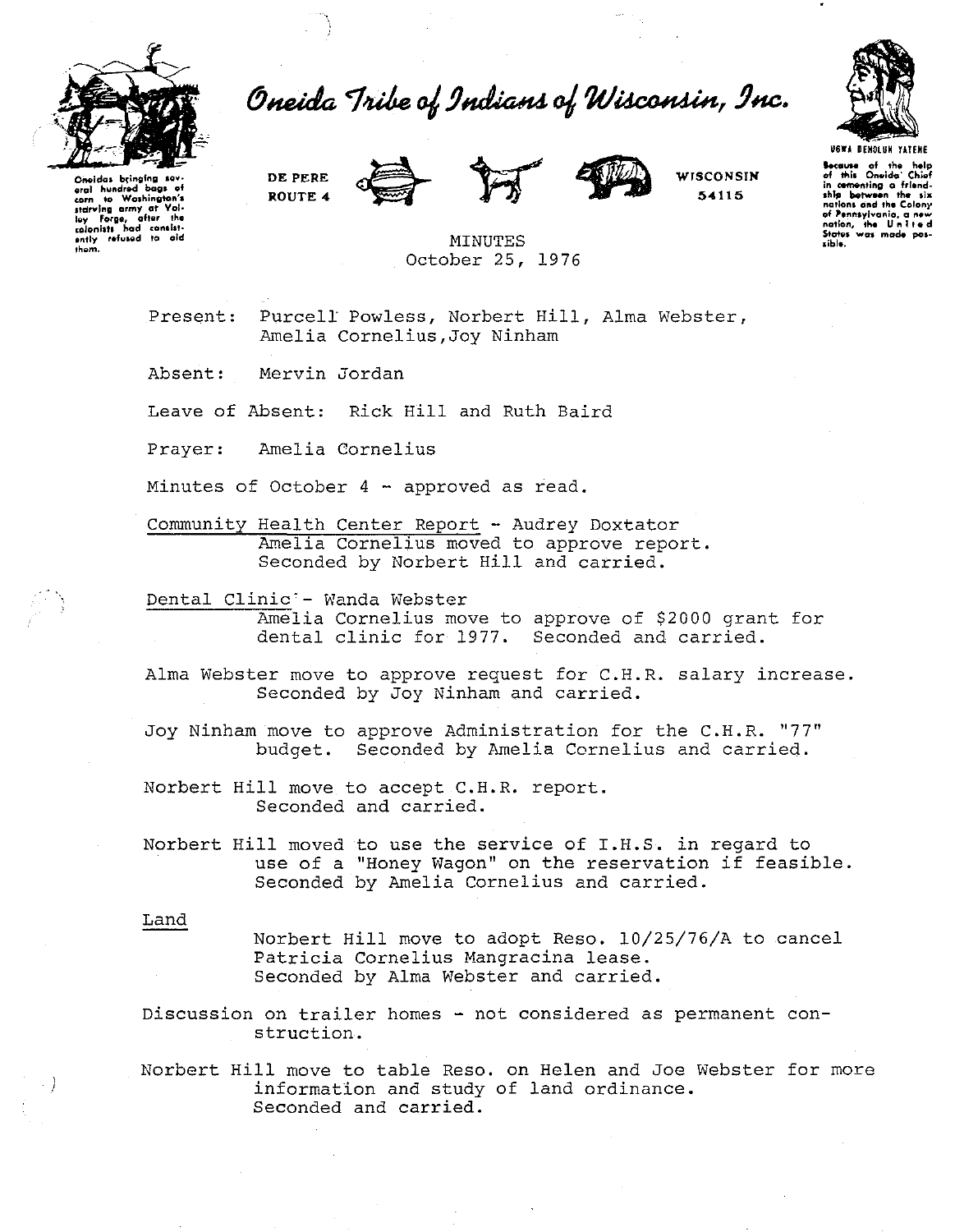Page 2 Oneida Tribe of Indians of Wis. October 25, 1976'

'

Day Care Center request - Laura Amelia Cornelius moved to approve the request for \$2,124.80 to assist the day care center. Second and carried.

 $\bigg($ 

CETA minutes of Oct. 13, 1976. Norbert Hill moved to approve the following: GED class - Kathleen Stevens, Delphine Doxtator, Kevin Skenandore, Bob Oldenburg, Manual Torres, Lee Batiste, Sharon Metoxen, Terry King, Hannah Archiquette. Lynn Metoxen and Luanne King on a one month trial-<br>basis without pay. 1 Hannah Archiquette as the Headstart Aide Hannah Archiquette as the Headstart Aide and GED classes in the afternoon. Pam King promotion to also include pay increase. Motion second and carried.

CETA MINU1'ES of Oct. 20, 1976 Norbert Hill moved ot approved the recommendation of Lew Askennette as the Boys Club Director and to recommend Artley Skenandore on a six week Adult Work Experience program. Motion second and carried.

Alan King - Garbage contract with Village of Nichols Morbert Hill moved to approve the contract starting November 1, 1976. Motion second and carried.

Motion to approve the Headstart requestor contract for Assessment and Program Development of \$2,400 handicap funds. Second and carried.

Norbert Hill Jr. stated that the Oneida film is now ready for review by the Oneida Business Committee.

Joy Ninham moved to have Norbert Hill Jr. to continue to pursue the concept of the Community College at the Seminary. Motion second and carried.

Other suggested use of the Seminary was for a Half Way Home and Crises-Intervention Center.

Amelia Cornelius moved to approve the homesite lease application of Findey Peters Jr. contingent upon the release of Frank and Margaret Doxtater. Motion second and carried.

Jerry Hill is to check on the Mamie King ahstract.

Amelia Cornelius moved to approve the Health Contrct Administrator proposal. Second and carried.

Norbert Hill moved to approve the contract with I.H.S. for 11 (eleven) septic systems on the Oneida reservation. Second and carried.

Emroy Skenandore xequest for bathroom and roof.

Joy Ninham moved to accept the resignations of Peter Mervin ·Jordan from the Business Committee, O.T.D.C. and Nursing Home project superintendent. Motion second and carried. 3 for, 1 against.

Joy Ninham moved to contact two members on leave of absence of thier intentions in regard to thier membership on theCommittee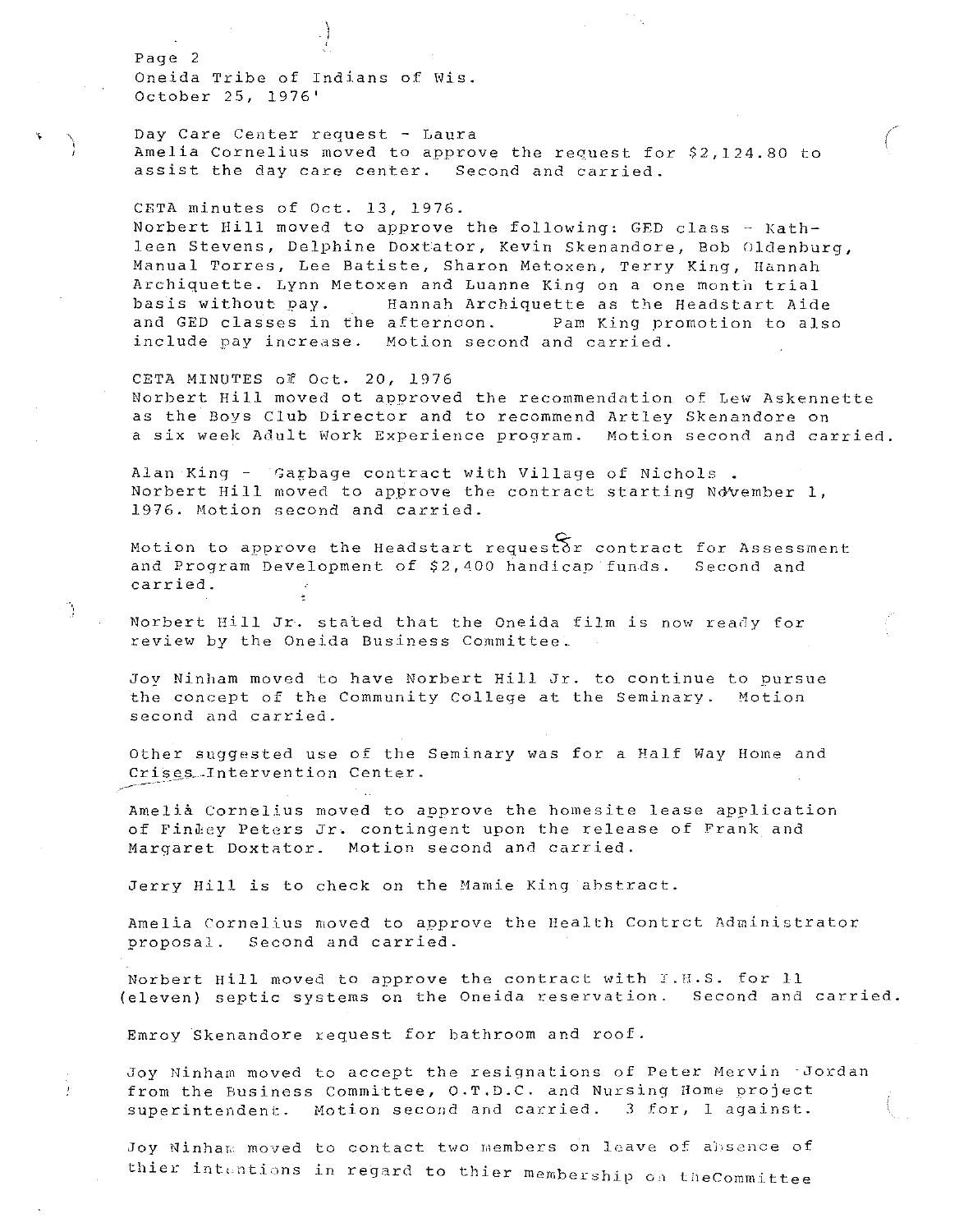page 3 **oneida Tribe of Indians of Wis.**  October 25, 1976

and to notify the Business Committee by Nov. 15, 1976 and to **also have a election in January at the annual meeting to replace the vacant Business Committee membership. Second and carried.** 

Chairman Purcell Powless directed Norbert Hill as President of **OTDC to review and revise thier ordinance and to Feelace the**  vacancy with the resignation of Peter Jordan. 4.1

Discussion on Housing. Meeting with Housing, OTDC, HUD, HSR to be held on Oct. 29. at Site II.

**Amelia Cornelius moved to pay bills, second and carried. Motion to adjourn, second and carried.**